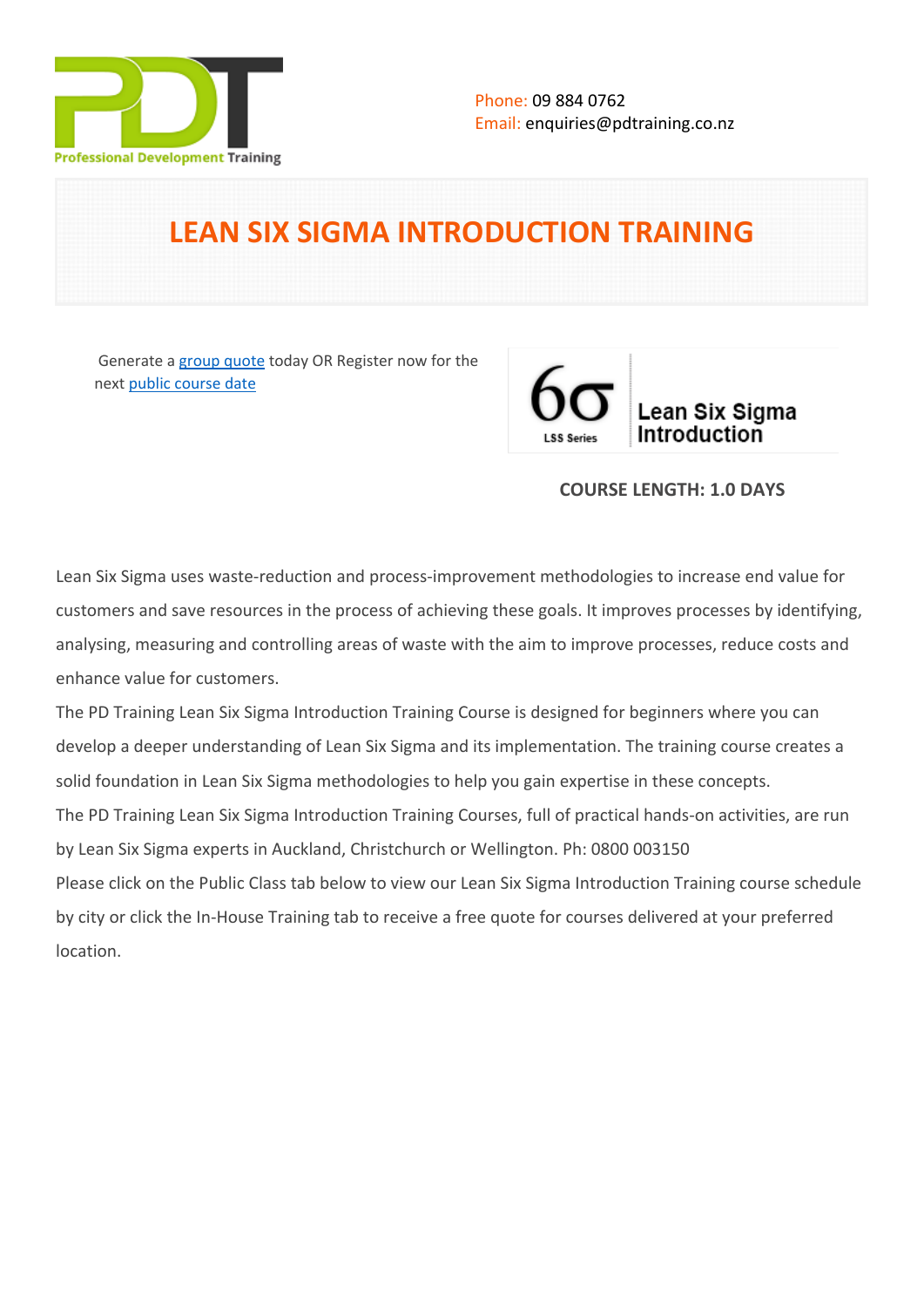### **LEAN SIX SIGMA INTRODUCTION TRAINING COURSE OUTLINE**

#### **FOREWORD**

This course has been developed to enhance the knowledge and capability of people involved in the daily operation of business processes.

*The goal of this training is to:*

- Increase your knowledge of Process Management, Six Sigma and Lean techniques as Business Process Improvement methodologies.
- Increase your skills at improving the ease and performance of the processes in which you work.
- To gain an understanding of your role as a process team member for the achievement of business success.
- To select and improve one of the process you either own or work in.

#### **OUTCOMES**

*Obtain a working understanding of Process Management, Six Sigma and Lean*

- Know and apply the basic concepts
- Demonstrate use of the terminology

*Comprehend daily work as a process-oriented activity*

- Understand process inputs and outputs
- Understand process flow and know what determines value add vs. non-value add
- Understand how the processes you are a part of fit into the larger set of processes needed in delivering value to the customer

*Perform Process Mapping and characterisation*

- Create a detailed Process Map of a process you are personally involved in.
- Prioritise significant outputs from the process and quantify their level of performance to requirements.
- Identify inputs and their relationship to the significant outputs.

#### *Perform process improvement activities*

- Improve a process you are personally involved in using Process Management, Six Sigma methods and Lean Principles to improve its performance.
- Continue to improve other processes.

*Establish control mechanisms and monitoring processes to sustain an existing process and/or any improvements you make.*

#### **MODULES**

#### **Lesson 1: Understanding Lean**

• About Six Sigma

#### **Lesson 2: Liker's Toyota Way**

• Philosophy